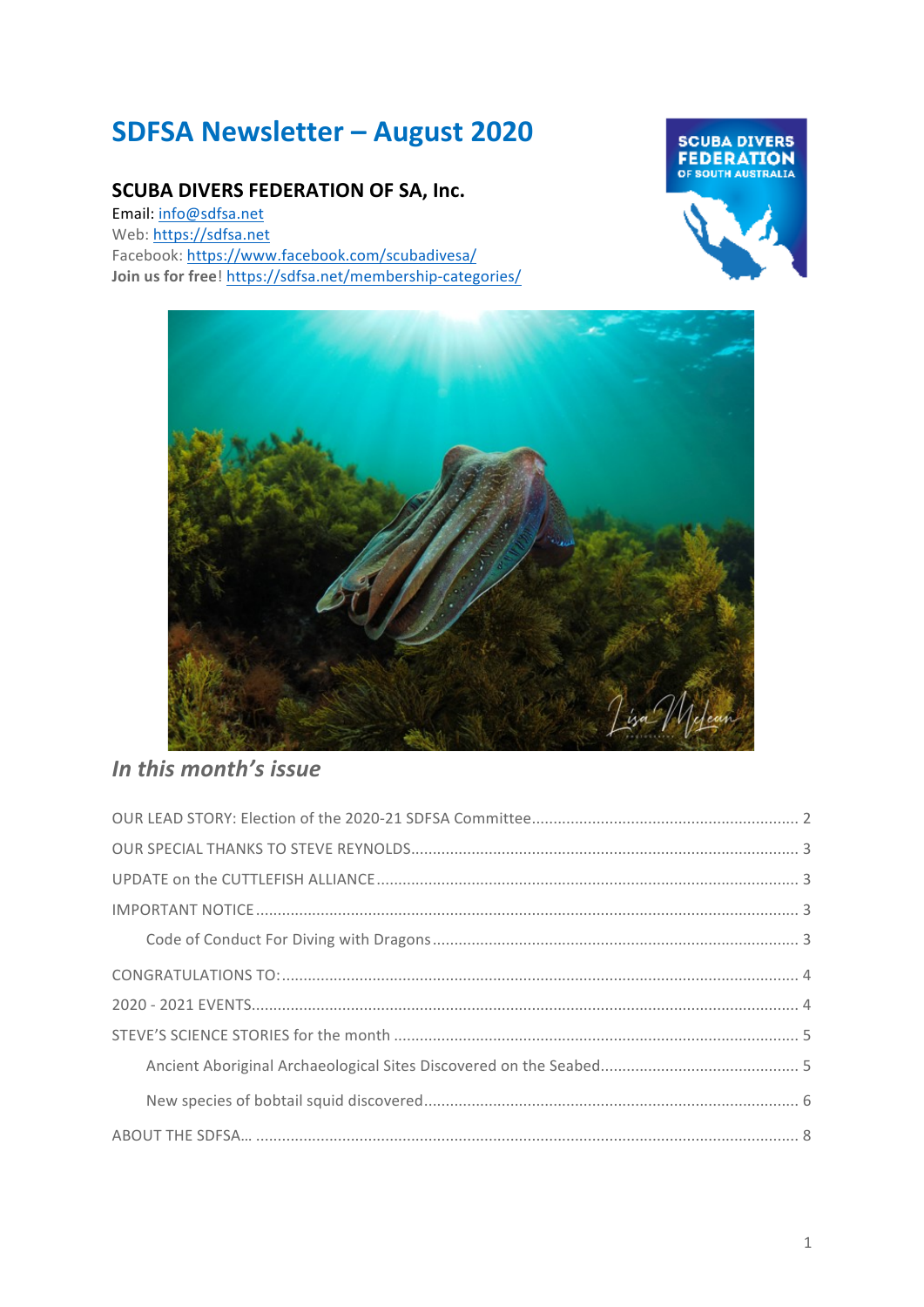# OUR LEAD STORY: Election of the 2020-21 SDFSA Committee

Members of the Federation met for the Annual General Meeting of the Federation July 22<sup>nd</sup> and elected the 2020-21 management Committee.

President - Andrew Hunter Vice President - Tony Leggatt Secretary - Brendan Toohey Treasurer - Helena Wescombe-Down

**Executive Officers: Committee members:** Farzad Atefi Merv Brash Kerry Cook Heather Creech (Communications) Cathy Johnson (SDFSA Historian) Sara Leggatt (Membership) Alex Suslin Raquel Trejo

#### **Highlights of the AGM**

In addition to receiving the reports from the President, Treasurer, Communications officer and Historian, members approved the 2020-2025 Strategic Plan and its six strategies to advance the Federation's goal and objectives:

- 1. Build the membership.
- 2. Strengthen and expand our information, communications and engagement tools.
- 3. Increase promotion and marketing of SDFSA and SA Diving.
- 4. Hold or participate in special events, advocacy campaigns and projects.
- 5. Strengthen the governance and management of the Federation.
- 6. Build the financial resources for the Federation.

Over the next five years, we hope in particular to achieve the following:

- Increase individual membership to 1,000 by 30 June 2025.
- Have 75% of SA shops and clubs as financial members by 30 June 2025.
- Publish 1 major report on the value of diving to the economy of SA.
- By 2025, have an established annual event that brings SA divers together and promotes diving to the general public.
- Undertake 3 significant initiatives -- advocacy interventions and special projects -- to promote and protect SA diving and the underwater habitat, involving and supporting SA divers.
- By 2025, sustain an annual operating budget of \$2500, with special events and initiatives to be fundraised for as needed.

The full plan can be downloaded from the SDFSA website at https://sdfsa.net/wpcontent/uploads/2020/08/SDFSA-Strategic-Plan-2020-25-approved.pdf.

The next meeting of the SDFSA Committee will be Wednesday, 26 August, at the Arab Steed pub.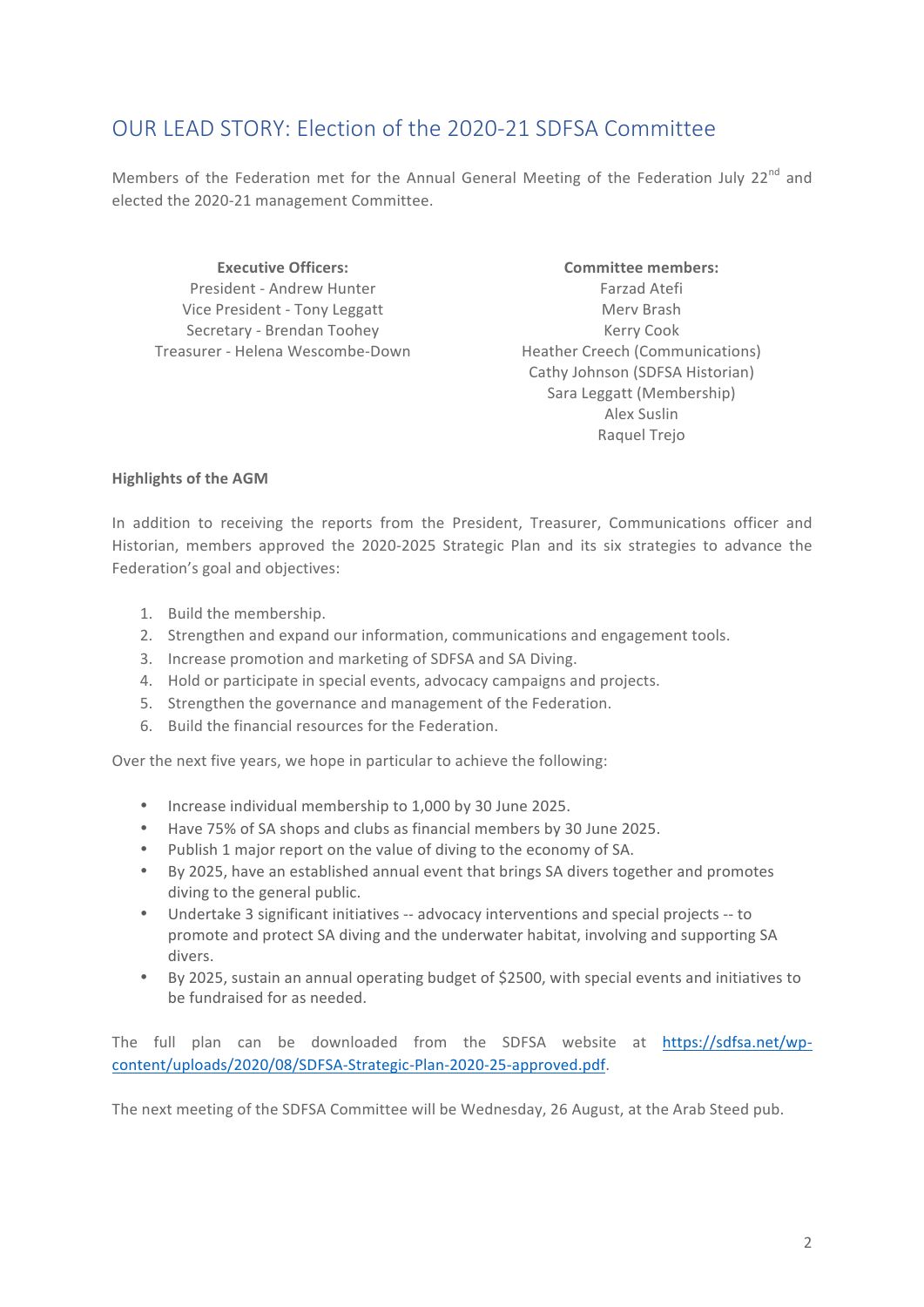# OUR SPECIAL THANKS TO STEVE REYNOLDS

After serving on the SDFSA Committee for 30 years, our most ardent champion, Steve Reynolds, is stepping down. Many, many thanks to Steve for his tireless support. We are delighted that Steve will continue to provide stories and updates for the SDFSA Newsletter, and send us tips for the SDFSA Facebook page.

# UPDATE on the CUTTLEFISH ALLIANCE

The Cuttlefish Alliance Advisory Committee held its first meeting in July, outlining a number of critical issues to explore in developing a position on the 2020 reopening of the Giant cuttlefish fishery. 

- $\triangleright$  The uncertainty of the science: The Giant cuttlefish can be seen to be unique and vulnerable. Cephalopod populations can recover quickly but can also disappear quickly.
- $\triangleright$  The need for robust monitoring: what monitoring has been put in place?
- $\triangleright$  The value of the educational experience: The importance of the aggregation for public education and experience of coastal marine life
- $\triangleright$  The economic tourism value: The high density is the draw card, even if a certain level of catch is sustainable. The aggregation brands South Australia; it brings tourism into the region in the winter.
- $\triangleright$  Questions on the economic value of the fishery (commercial and recreational). We must recognize that there are those who depend on fishing for their livelihoods; but the cuttlefish fishery is low value, not high value like abalone or lobster.

In addition to SDFSA, Experiencing Marine Sanctuaries, Whyalla Diving Services and Dr. Zoe Doubleday, University of South Australia, the Advisory Committee now includes representatives from Whyalla Council. At the July meeting of the Council, Councillors voted to "nominate Councillor Irene Adair and Mr R Moult; Economic Development Manager, as representatives on The Cuttlefish Alliance Advisory Committee, to formulate a position statement, in order to engage further on the matter with PIRSA and the broader community."

## IMPORTANT NOTICE



#### Code of Conduct For Diving with Dragons

An updated Code of Conduct is now available together with promotional materials at your local dive shops. The Code was prepared by the NRM in conjunction with divers, and describes what you can do around seadragons so as not to harm them or their habitat. By following these simple tips, divers can help protect seadragons and ensure they continue to thrive into the future. A copy of the Code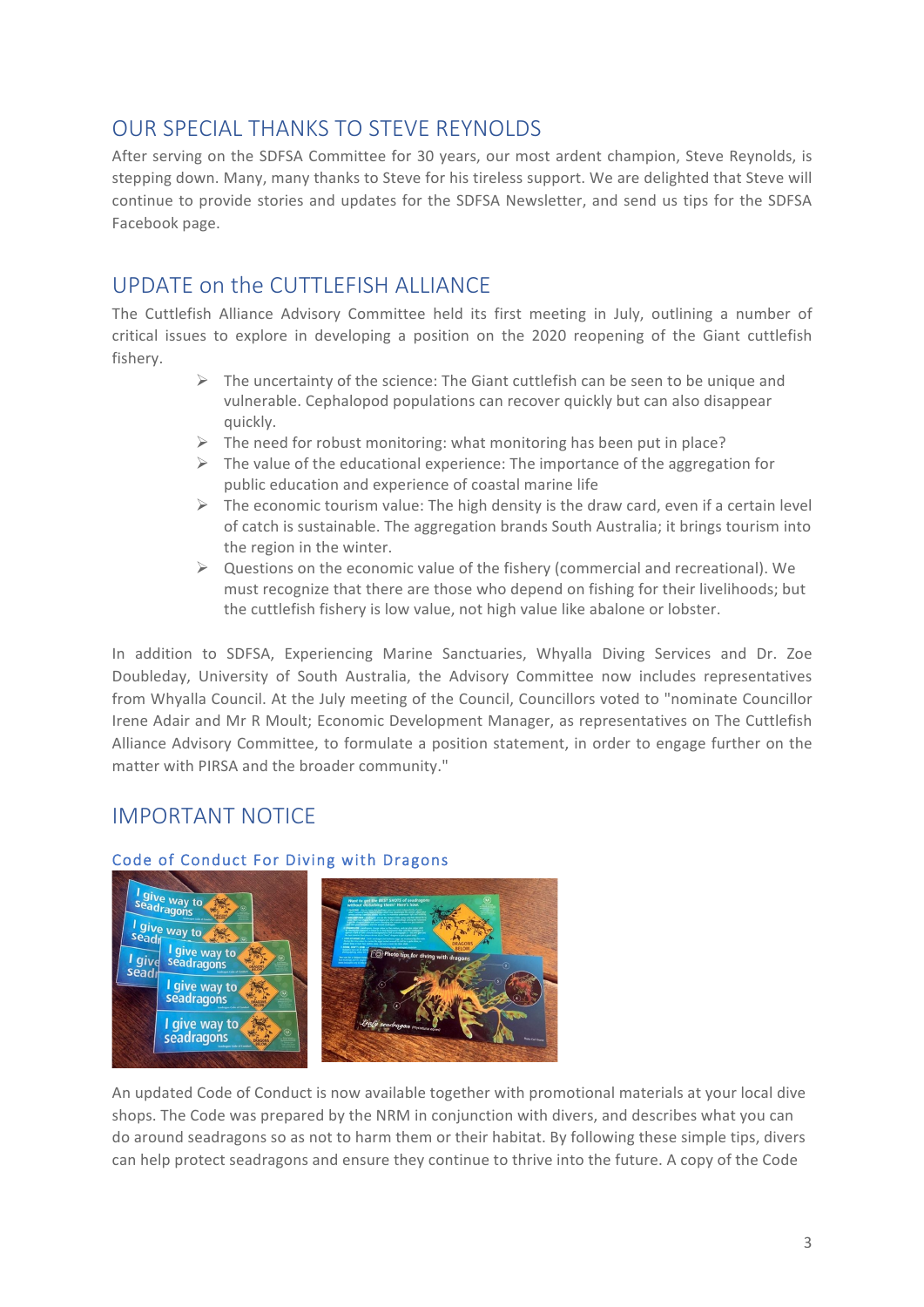can be downloaded from the SDFSA website, at https://sdfsa.net/wpcontent/uploads/2020/08/seadragon-code-of-conduct-fact-1-2.pdf. 

### CONGRATULATIONS TO:

Congratulations go to Chelsea Haebich who was "almost rendered speechless" when it was announced that she had won the inaugural Guru Award in the recent Underwater Tour Awards. Chelsea's five spectacular photos have won her the top prize, which includes a week in Tonga with the Humpback Whales. All winners received a memento pro coffee table book and a Nautilus Lifeline. The gallery of winning photos can be seen at http://underwatertour.com.au/2020underwater-tour-awards-winners/. Next year's event will be held 13-20<sup>th</sup> May.

### 2020 - 2021 EVENTS

#### *South Australia*

SCIENCE ALIVE! IS ON!! 6-8 November 2020. This year's Science Alive! Exhibition at the Adelaide Showgrounds will take place this November. SDFSA and Experiencing Marine Sanctuaries will have booths next to each other so be sure to mark this date in your calendars and come say hello.

WORLD FISHERIES CONGRESS- Adelaide -- 20-24 September 2021 – https://wfc2020.com.au/.

#### *Interstate/International*

#### NATIONAL SCIENCE WEEK 2020: 15th-23rd August 2020

National Science Week 2020 will be conducted as an online science festival. The school theme for this year is "Deep Blue: innovation for the future of our oceans". Visit www.scienceweek.net.au for more details.

MIDE 2020 - Malaysia International Dive Expo -4-6 December 2020 - www.mide.com.my . 6th International Eco Summit Conference - Gold Coast, Queensland - 14-18 June 2021.

The combined Australian Marine Sciences Association and New Zealand Marine Sciences Society conference is cancelled. The Australian Marine Sciences Association 2021 will be held in Sydney with the theme - 'Marine Science in the Anthropocene'. Dates TBC. https://amsa2020.amsa.asn.au/. The New Zealand Marine Sciences Society will be held separately, dates and venue TBD.

### ICRS 2021 – International Coral Reef Symposium  $18<sup>th</sup>$  to 23rd July 2021

The 14th ICRS is being held in Bremen, Northern Germany the primary international conference on coral reef science, conservation and management, bringing together leading scientists, early career researchers, conservationists, ocean experts, policy makers, managers and the public. Visit https://icrs2021.de/ for more details.

#### OZTEK CONFERENCE & OZDIVE EXPO 21 11-12th September 2021

Next year's OZTek, the Advanced Diving Conference & Exhibition, will now be combined with the OZDive Expo, Melbourne Conference & Exhibition Centre. Visit https://OZTek.com.au and https://OZDive.net.au for more details.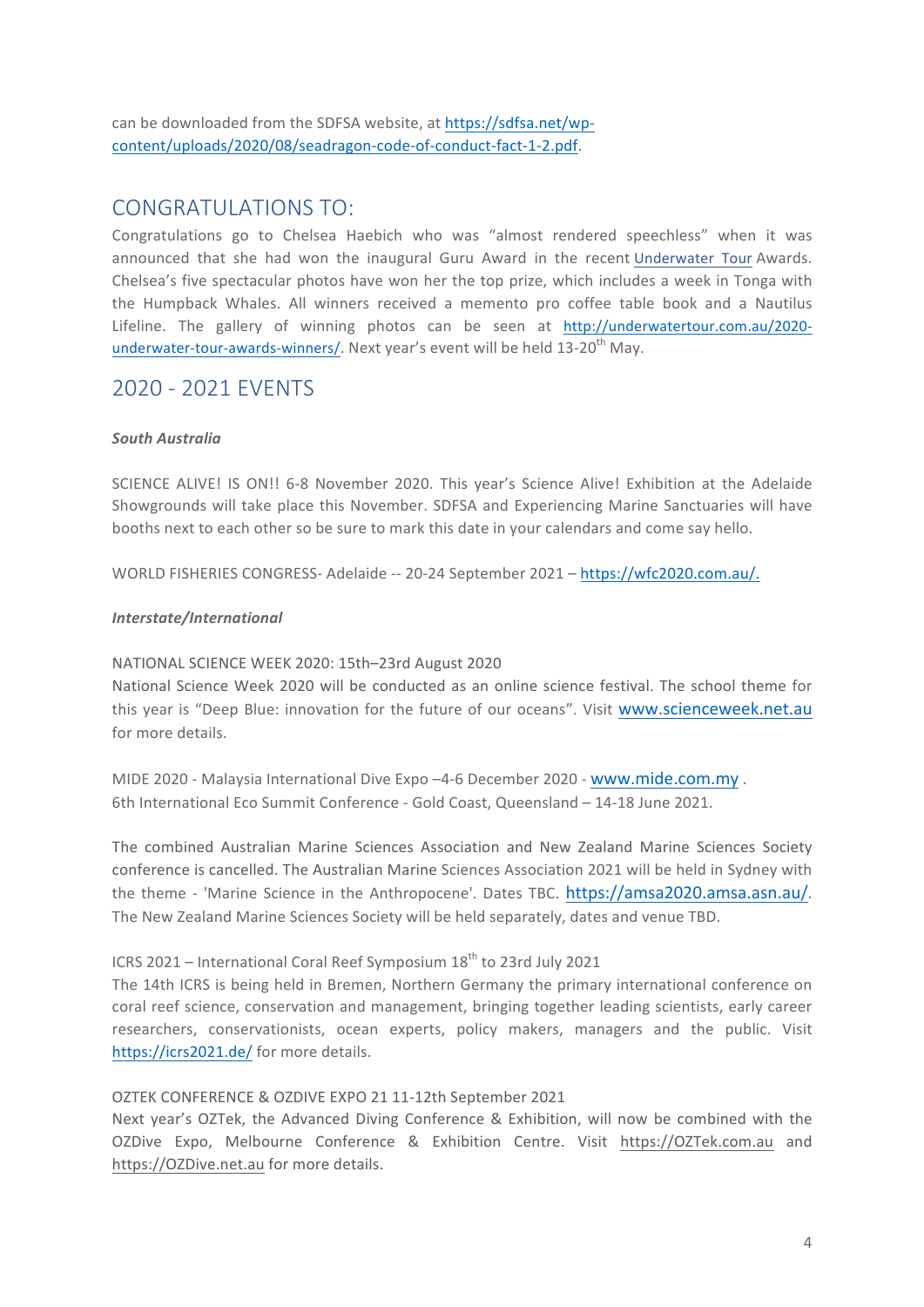#### AIDE 2020 - Australia International Dive Expo - CANCELLED - www.australiadiveexpo.com .

### STEVE'S SCIENCE STORIES for the month

#### Ancient Aboriginal Archaeological Sites Discovered on the Seabed

by Steve Reynolds

Thousands of years ago, sea levels were lower than what they are today. Ancient Aboriginal sites have now been found submerged in the waters off Western Australia.

Researchers have uncovered the sites preserved on the seabed in what they describe as being a first discovery of their kind. According to The Conversation, some 65,000 years ago, when people first arrived in Australia, the continent was, thanks to sea levels being 80 metres lower than today, even bigger than it is now. This means that some Aboriginal Australians would have lived in places that are now submerged beneath the waves. Only now has such a site been found.

Researchers comprising of archaeologists, traditional owners, rock art experts, geologists, and specialist divers and pilots, recently completed a four-year mission. According to a Facebook post, "They found two sites in Western Australia's Dampier Archipelago, featuring stone tools and other evidence of human activity. Dating technology suggests these sites were claimed by the waves some 7,000 years ago, as seas rose after the last ice age."

Details have been published in a PLOS ONE paper titled "Aboriginal artefacts on the continental shelf reveal ancient drowned cultural landscapes in northwest Australia" by Jonathan Benjamin, Michael O'Leary, Jo McDonald, Chelsea Wiseman, John McCarthy, Emma Beckett, Patrick Morrison, Francis Stankiewicz, Jerem Leach, Jorg Hacker, Paul Baggaley, Katarina Jerbić, (Dr) Madeline Fowler, John Fairweather, Peter Jeffries, Sean Ulm and Geoff Bailey.

According to the report's abstract, "This article reports Australia's first confirmed ancient underwater archaeological sites from the continental shelf, located off the Murujuga coastline in north-western Australia. Details on two underwater sites are reported: Cape Bruguieres, comprising > 260 recorded lithic artefacts at depths down to -2.4 m below sea level, and Flying Foam Passage where the find spot is associated with a submerged freshwater spring at  $-14$  m. The sites were discovered through a purposeful research strategy designed to identify underwater targets, using an iterative process incorporating a variety of aerial and underwater remote sensing techniques and diver investigation within a predictive framework to map the submerged landscape within a depth range of 0-20 m. ........"

The team studied navigation charts, geological maps and archaeological sites located on the land over the past four years to narrow down prospective areas before surveying the seabed. They surveyed the seabed using laser scanners mounted on small planes and high-resolution sonar towed behind boats. The team of scientific divers carried out underwater archaeological surveys in the final phase of the research to physically examine, record and sample the seabed. They discovered two underwater archaeological sites in the Dampier Archipelago - Cape Bruguieres and Flying Foam Passage. The site at Cape Bruguieres comprises hundreds of stone artefacts on the seabed at depths down to 2.4m. Traces of human activity associated with a submerged freshwater spring were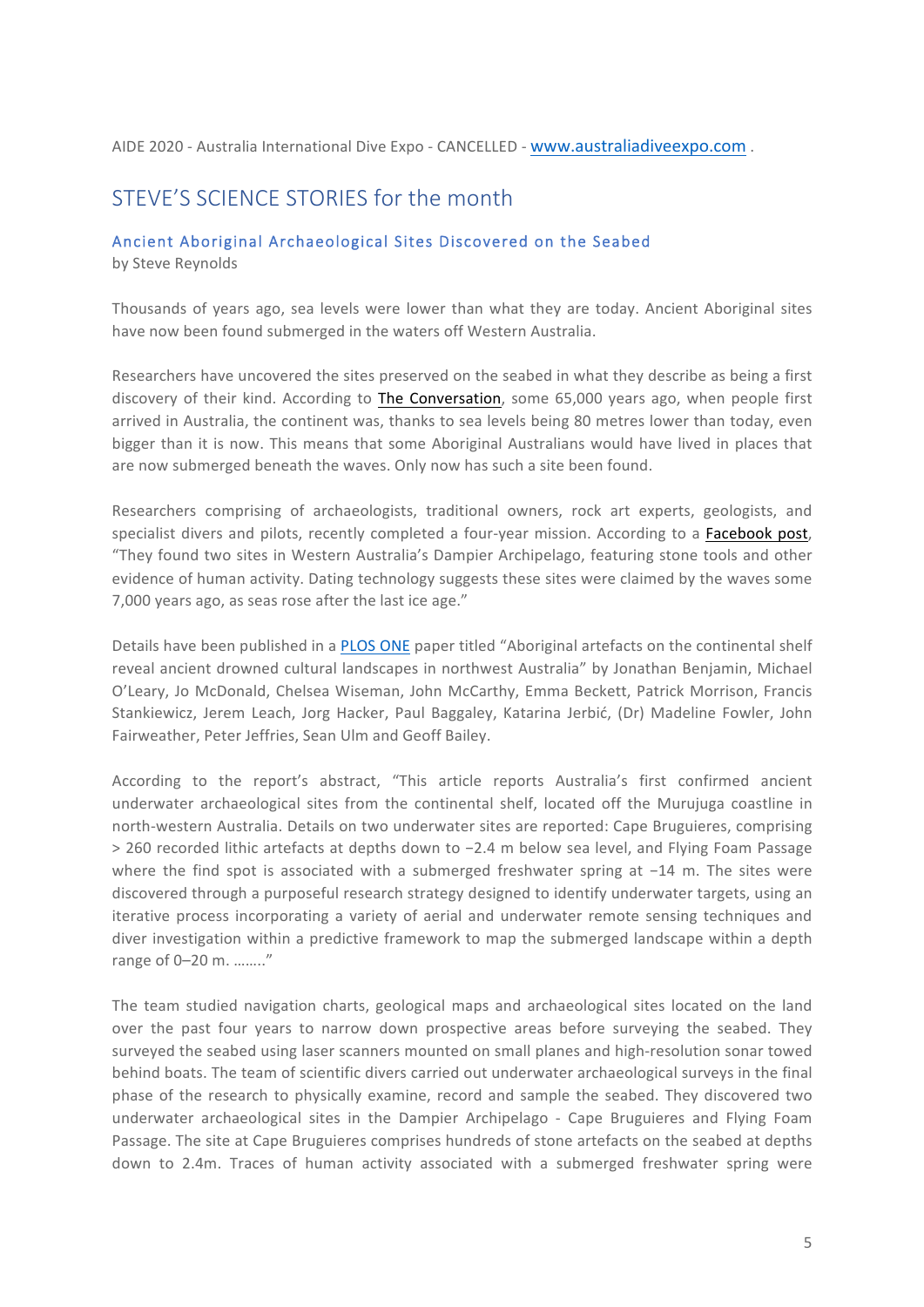discovered 14m below sea level in Flying Foam Passage. This included at least one confirmed stone cutting tool made out of locally sourced material.

These sites were found to have been more than 7000 years old before they were submerged by rising seas. The study showed that "archaeological sites exist on the seabed in Australia with items belonging to ancient peoples undisturbed for thousands of years".

#### New species of bobtail squid discovered

by Steve Reynolds

A new species of bobtail squid (genus Euprymna) was recently discovered in Japan. The discovery of was made when researchers at the Okinawa Institute of Science and Technology (OIST) "collected three different types of bobtail egg clutches and two types of adults in the shallow waters around the Ryukyu Islands (Okinawa and Yaeyama Islands of the Ryukyu archipelago) in the East China Sea. The eggs were hatched and reared in the laboratory and the DNA of two of the three types of hatchlings matched that of two of the adult animals that were collected at the same time."

Radio transcript regarding the discovery can be heard at https://www.abc.net.au/radio/sydney/programs/self-improvement-wednesday/squid/12413386. OIST researchers had enlisted the assistance of Dr Mandy Reid from the Australian Museum Research Institute (AMRI). Further details can be found on an Australian Museum blog at https://australian.museum/blog/amri-news/pint-sized-perfect-brenners-bobtail/. 

The new species has been named *Euprymng brenneri* in honour of Prof. Sydney Brenner, a renowned molecular biologist and Nobel Prize winner who died in 2019.

The squid, dubbed 'Brenner's Bobtail', was identified as a new species on the basis of its unique morphology and molecular characteristics. It is described in Communications Biology (Sanchez G., Jolly J., Reid A., Sugimoto C., Azama C., Marlétaz F., Simakov O. & Rokhsar D.S. (2019): *New bobtail squid (Sepiolidae:* Sepiolinae) from the Ryukyu islands revealed by *molecular and morphological analysis*. Communications Biology. 2: 465. Doi: 10.1038/s42003-019-0661-6) as:



- Up to about 22 mm in total body length (excluding the head and arms)
- Differs from all other species in the genus because the females have enlarged arm suckers (only the males usually have this trait)

A photo of an adult female *Euprymna brenneri*, an embryo developing inside an egg and a hatchling (all taken by J. Jolly) can be found at https://australian.museum/blog/amri-news/pint-sized-perfectbrenners-bobtail/.

According to the web page found at https://australian.museum/learn/animals/molluscs/southernbobtail-squid-euprymna-tasmanica-pfeffer-1884/, *Euprymna tasmanica* is a close relative of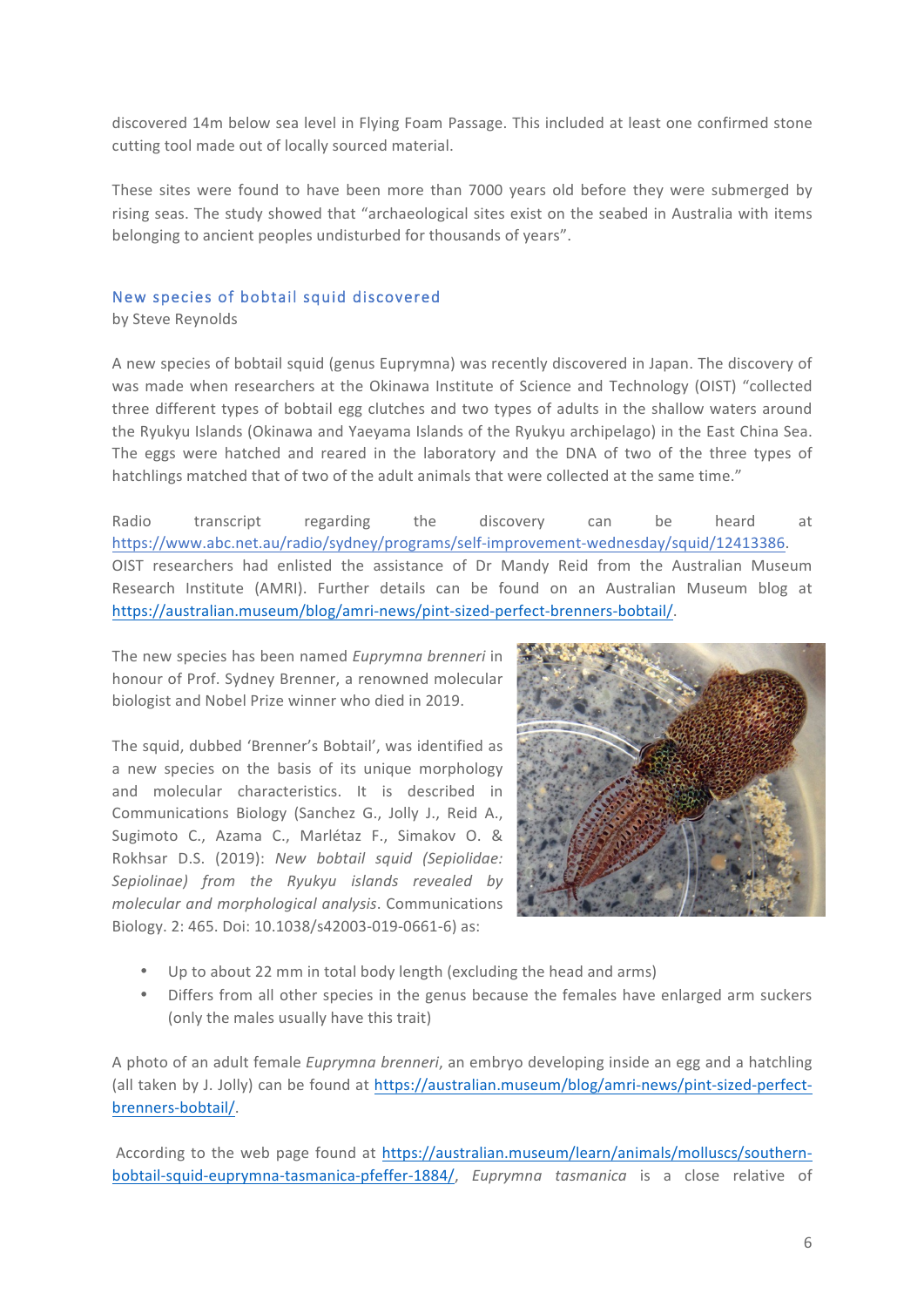*Euprymna brenneri. Euprymna tasmanica* is known as either the Southern Bobtail Squid or the Southern Dumpling Squid. According to Allison Runck, "Members of this genus can glue sand grains to their upper body to aid camouflage with their environment".

In *Euprymna tasmanica*, "Each arm possesses four rows of suckers, with mature males having enlarged suckers on the inner and outer rows or arms 2-4. A saddle-shaped bacterial light organ\* is present inside the mantle cavity. *Euprymna tasmanica* lives on sand and mud areas, often in association with seagrass beds. They are found up to depths of at least 80m. Distribution (is) Southern Indo-Pacific: found in Australian waters from Brisbane south around to Shark Bay. *E. tasmanica* emerges at night to forage for crustaceans and fish. \* ("The light organ is used at night to cancel out their silhouette from predators on the seafloor. The organ is filled by luminescent bacteria that are trapped from the seawater by the organ.")

Euprymna species "bury themselves in the seafloor during the day and use their second pair of arms to rake sand grains over (their) head and body. The entire upper surfaces of their skin contain two very special cell types. One acts like a glue, holding a coat of sand over the body- so that even if flushed out of the sand by a predator the sand will remain. The second are special acid cells that can be used to disconnect the entire sand coat at once- leaving it as a sinking decoy for a predator while the squid jets away."

"Spawning typically occurs in spring and summer months when females lay pale orange eggs in loose clumps, usually at the base of seaweeds or seagrass. Hatchlings will quickly settle to the seafloor and bury in the sand. Young hatch without the bacteria needed for their light organ and must obtain this from the water column."

Details regarding *Euprymna tasmanica* can also be found on iNaturalist at https://www.inaturalist.org/taxa/151331-Euprymna-tasmanica.

A specimen of *Euprymna tasmanica* was found by MLSSA member Paul Liew at low tide in the shallow tide pool at the Lady Bay Reef Watch site. Details, including 7 photos (taken by David Muirhead), can be found at https://www.inaturalist.org/observations/39397071.



**The specimen found by Paul Liew (Photo taken by David Muirhead)** (Source: https://www.inaturalist.org/observations/39397071)